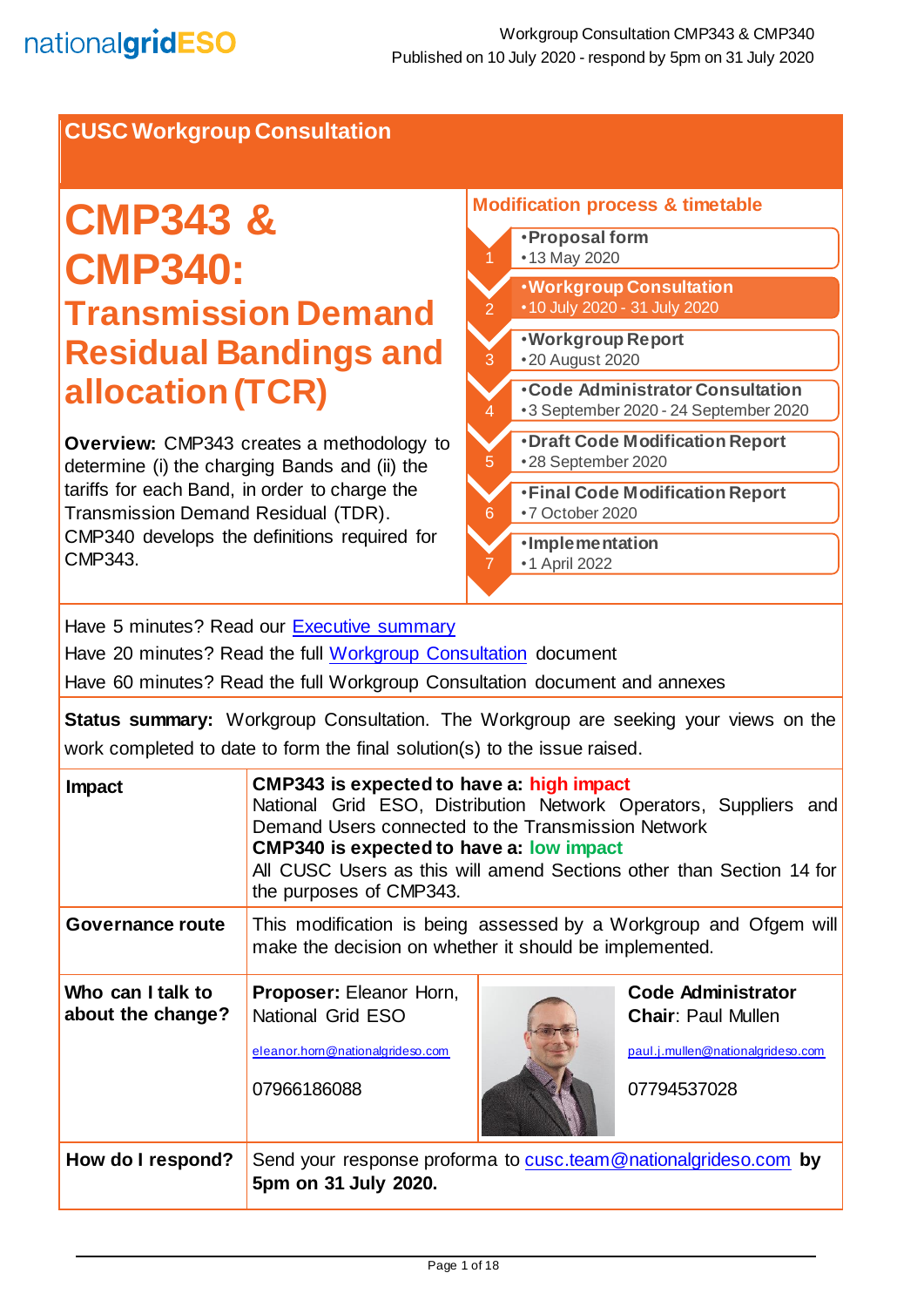## **Executive Summary**

CMP343 will deliver part of Ofgem's TCR direction<sup>1</sup> concerning the Transmission Demand Residual (TDR) by creating a methodology by which the residual element of demand Transmission Network Use of System (TNUoS) tariffs can be apportioned to Half Hourly (HH) and Non Half-Hourly (NHH) demand, and a separate methodology to determine the 'Bands' against which the residual element of demand TNUoS is levied. CMP340 will provide the definitions required for CMP343.

#### **What is the issue?**

Currently, network cost recovery incentivises inefficient actions and there are differences in treatment across transmission and distribution. The full rationale for this change can be found in Ofgem's TCR direction.

### **What is the solution and when will it come into effect?**

**Proposers solution (CMP343):** The ESO will determine and publish the Bands that apply at each voltage level, having calculated the Bands in accordance with the requisite percentiles.

Key aspects of this solution are set out in the following table:

| The locational charge                                             | A single charging               | A volumetric,                                                  | Implementation                       |
|-------------------------------------------------------------------|---------------------------------|----------------------------------------------------------------|--------------------------------------|
| is floored at £0, in                                              | <b>Band to charge</b>           | p/kWh Residual                                                 | date of 1 April                      |
| demand zones, where                                               | the TDR to                      | charge for                                                     | 2022 (as                             |
| the locational demand<br>TNUoS tariff <sup>2</sup> is<br>negative | transmission<br>connected sites | <b>Unmetered Supply</b><br><b>Final Demand</b><br><b>Sites</b> | directed by the<br><b>Authority)</b> |

**Proposers solution (CMP340):** Alter and add defined terms to Section 11 as necessary for the development of CMP343.

**Other potential solutions (CMP343):** 8 Workgroup Alternative Requests have been put forward by the Workgroup. These add the following variants to the Original solution:

- considering whether to have 2 or 4 transmission bands rather than a single transmission band; and
- alternative options to flooring the locational charge at £0 in negative locational TNUoS charges. Note that these options only apply from 1 April 2022 to 31 March 2023.

**Implementation date (CMP343 & CMP340):** 1 April 2022.

## **What is the impact if this change is made?**

l

**(CMP343)** This is a large-scale change that will require amendments and consequential changes to all Supplier and DNO processes.

<sup>1</sup> [https://www.ofgem.gov.uk/publications-and-updates/targeted-charging-review-decision-and-impact](https://www.ofgem.gov.uk/publications-and-updates/targeted-charging-review-decision-and-impact-assessment)[assessment](https://www.ofgem.gov.uk/publications-and-updates/targeted-charging-review-decision-and-impact-assessment)

<sup>&</sup>lt;sup>2</sup> £/kW for HH metered users based on consumption over triad or p/kWh for NHH metered users based on 4-7PM chargeable volume.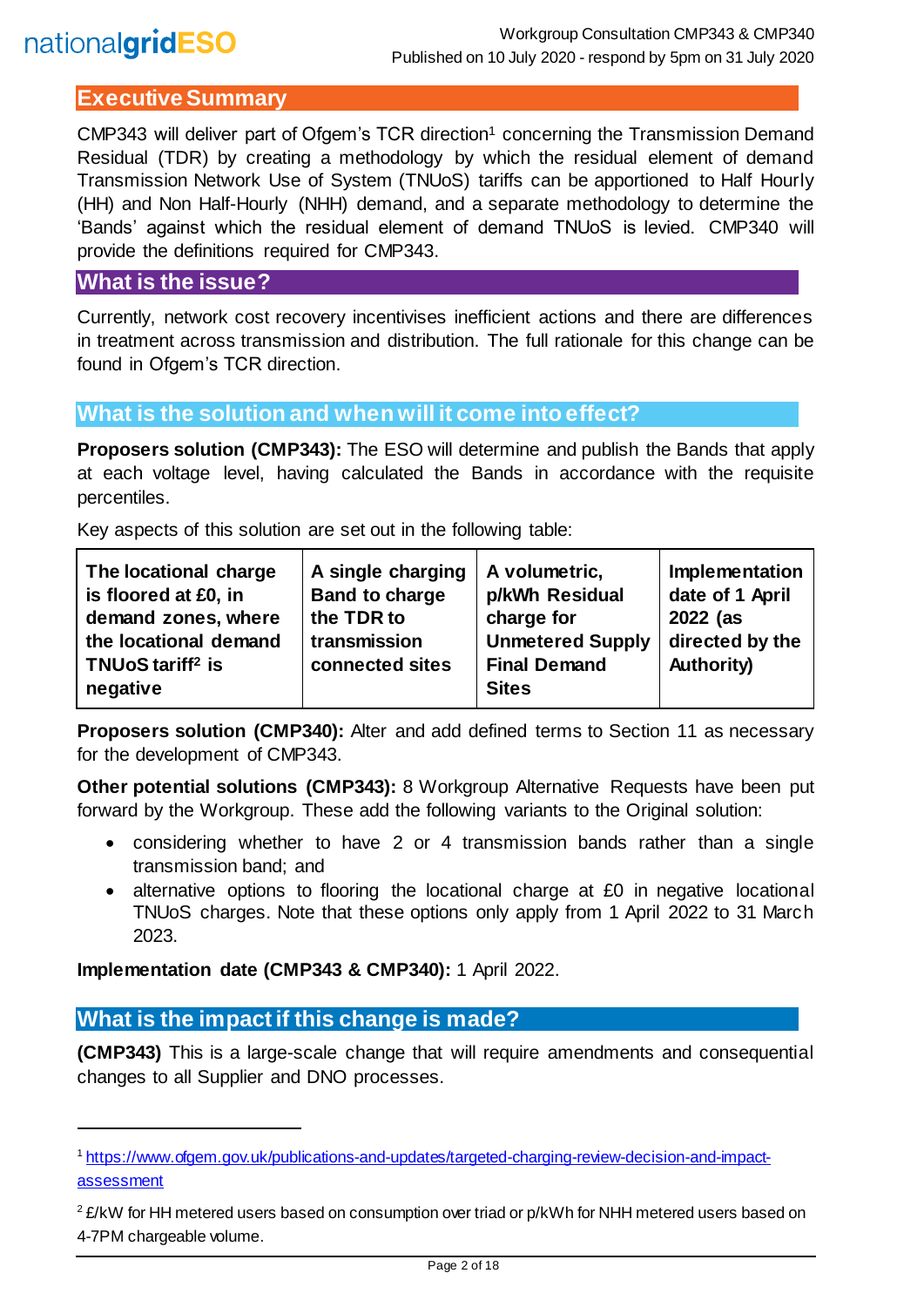**(CMP340)** Low impact to all CUSC parties as this to add/amend definitions in the code.

#### **Interactions**

l

CMP343 and CMP340 are two of five CUSC modifications which will change the way the Transmission Demand Residual (TDR) is calculated and charged as per [Ofgem's TCR](https://www.ofgem.gov.uk/publications-and-updates/targeted-charging-review-decision-and-impact-assessment)  [SCR Direction](https://www.ofgem.gov.uk/publications-and-updates/targeted-charging-review-decision-and-impact-assessment)3.

- CMP343 develops a methodology for the TDR to be applied only to 'Final Demand' consumers on a 'Site' basis, being a Final Demand Site.
- CMP340 provides the definitions required for CMP343, to areas in CUSC outside of Section 14.
- CMP334 defines "Final Demand" and "Single Site" and, as a consequence, what a "Final Demand Site" and what a "Non-Final Demand Site" is. DCUSA Change Proposal DCP359<sup>4</sup> looks to mirror what CMP334 is seeking to do, in the DCUSA. The modifications have been run alongside each other to ensure consistency in the definitions.
- CMP335 and CMP336 update the post-tariff processes within CUSC.

The table below summarises which aspects of the TCR SCR Direction will be covered in each modification.

| <b>CUSC</b>  | <b>CMP343 &amp; CMP340</b>                                                                                                                                    |               | <b>CMP334</b>                                                                                                                                  |                                                   | <b>CMP335/CMP336</b>                                                                                                                         |                                             |
|--------------|---------------------------------------------------------------------------------------------------------------------------------------------------------------|---------------|------------------------------------------------------------------------------------------------------------------------------------------------|---------------------------------------------------|----------------------------------------------------------------------------------------------------------------------------------------------|---------------------------------------------|
|              | Creates a methodology<br>to determine (i) the<br>charging Bands and (ii)<br>the tariffs for each<br>Band.<br>Develops the definitions<br>required for CMP343. |               | Identifies who will be<br>liable to pay the TDR by<br>defining 'Final Demand',<br>Site', 'Final Demand<br>Site' and 'Non-Final<br>Demand Site' |                                                   | Updates all of the 'post<br>tariff setting' processes<br>(e.g. Band allocation,<br>securitisation etc) to<br>reflect the TDR<br>methodology. |                                             |
| <b>DCUSA</b> | <b>DCP358</b>                                                                                                                                                 | <b>DCP359</b> |                                                                                                                                                | <b>DCP360</b>                                     |                                                                                                                                              | <b>DCP361</b>                               |
|              | <b>Determines</b><br><b>Banding</b><br>boundaries                                                                                                             | should pay    | <b>Determines</b><br>which customers                                                                                                           | Allocates to<br>Bands and<br><i>interventions</i> |                                                                                                                                              | Determines the<br>calculation of<br>charges |
| <b>BSC</b>   | P402                                                                                                                                                          |               |                                                                                                                                                |                                                   |                                                                                                                                              |                                             |
|              | Establishes the processes and data flows to enable Elexon to collect<br>aggregate data from DNOs, and subsequently provide the required data to<br>NGESO.     |               |                                                                                                                                                |                                                   |                                                                                                                                              |                                             |

<span id="page-2-0"></span>Note: CMP334 is on target to be sent to the Authority in August 2020. CMP335/336 is on target to be sent to the Authority in October 2020. DCP358, DCP559 and DCP360 are currently with the Authority pending a decision. DCP361 is on target to be sent to the Authority in August 2020. P402 is in early Workgroup stages, on target to be sent to the Authority in October 2020.

<sup>&</sup>lt;sup>3</sup><https://www.ofgem.gov.uk/publications-and-updates/targeted-charging-review-decision-and-impact-assessment>

<sup>4</sup> <https://www.dcusa.co.uk/wp-content/uploads/2020/01/DCP-359-Change-Proposal-Form-v1.0.pdf>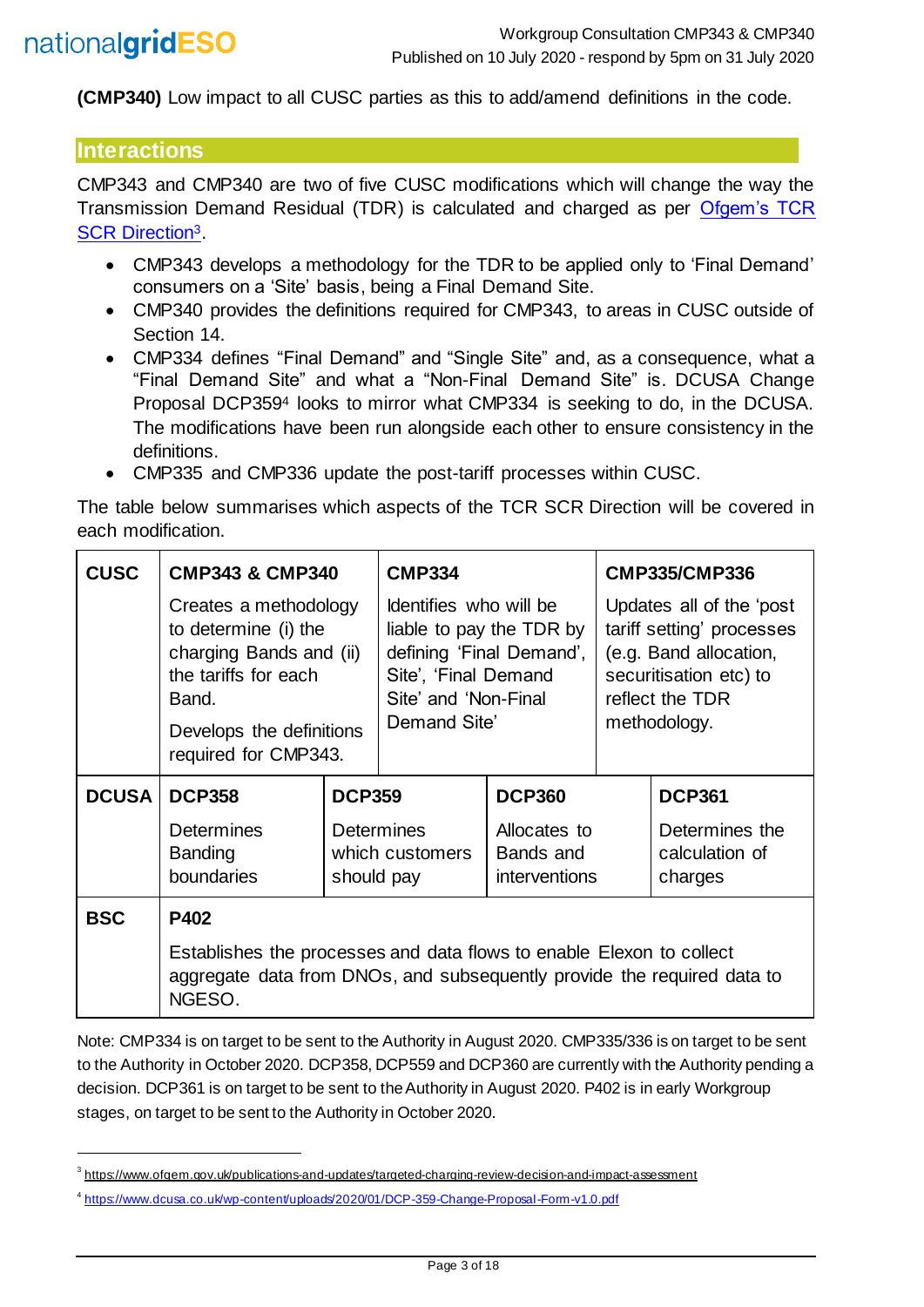## **Workgroup Consultation Introduction**

This document is the CMP343 & CMP340 **Workgroup Consultation.** This document outlines;

- **What is the issue?**
- **What is the solution?**
	- Proposer's solution
	- Workgroup considerations
	- Potential solutions
	- Draft legal text
- **What is the impact of this change?**
- **When will the change taken place?**
- **How to respond**
- **Acronyms, key terms and reference material**

The Workgroup are seeking views on the proposed change and what has been worked on so far. The questions it is seeking answers on are embedded within the document and outlined in the **[How to respond](#page-14-0)** section.

## **What is the issue?**

#### **What is the issue?**

Currently, network cost recovery incentivises inefficient actions and there are differences in treatment across transmission and distribution. The full rationale for this change can be found in Ofgem's [Targeted Charging Review Significant Code Review \(TCR SCR\)](https://www.ofgem.gov.uk/system/files/docs/2019/12/full_decision_doc_updated.pdf)  [Decision.](https://www.ofgem.gov.uk/system/files/docs/2019/12/full_decision_doc_updated.pdf)

#### **What is the solution?**

#### **Differences between CMP343 and CMP332**

CMP343 Original Solution is broadly the same as the CMP332 Original Solution with 2 key differences:

- Implementation Date will be 1 April 2022 rather than 1 April 2021; and
- Acting on feedback from respondents to the CMP332 Workgroup Consultation, ESO are now adopting a volumetric approach to UMS. Broadly ESO agree with the concerns from industry that including UMS sites in the LV no-MIC band could lead to gaming to avoid the Transmission Demand Residual charge.

**Workgroup Consultation question:** The CMP343 Original Solution is broadly the same as the CMP332 Original Solution with 2 key differences; namely i) Implementation Date will be 1 April 2022 rather than 1 April 2021 and ii) adopting a volumetric approach to UMS. Based on this, please let us know if anything has changed in your response since the CMP332 Workgroup Consultation.

#### **Proposer's solution (CMP343)**

In summary CMP343 will: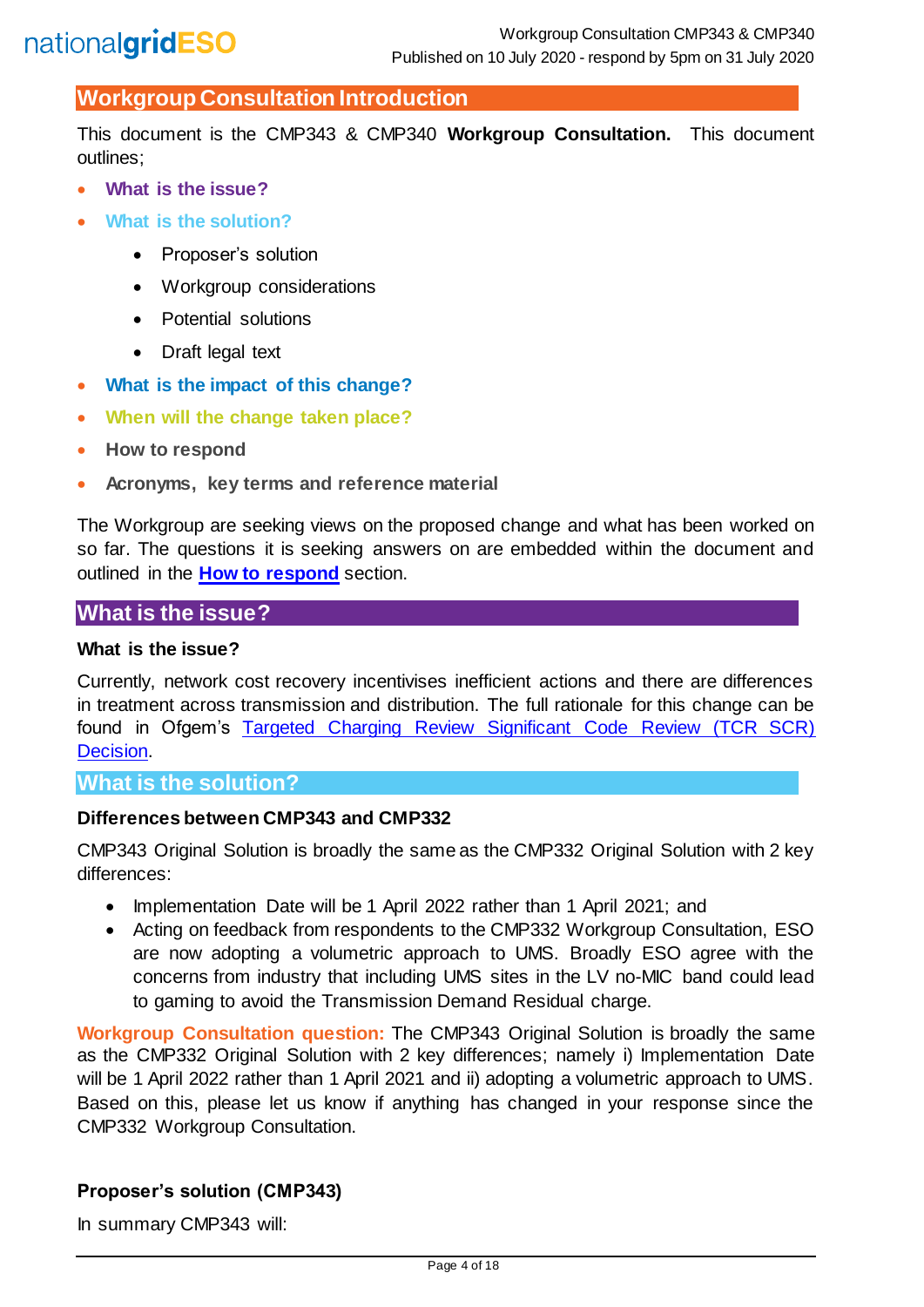## nationalgridESO

- 1. Create a new methodology for determining charging bands for TDR, based on the methodology in Ofgem's decision;
- 2. Create a new methodology to split TDR cost to these bands, based on Final Demand at Single Sites; and
- 3. Establish a process for a periodic review of the TDR methodology.

This modification has been directed by the Authority to deliver:

- A methodology to appropriately split residual recovery between HH and NHH demand, by voltage level, including the creation of a separate residual tariff for Unmetered Supply (UMS) volumes;
- The application of residual charges to Final Demand only, levied on a Single Site basis;
- Charging Bands, set at the 40<sup>th</sup>, 70<sup>th</sup> and 85<sup>th</sup> percentiles of either Maximum Import Capacity (MIC) or, where no MIC has been agreed between DNO and consumer, consumption values in kWh, for each of the following category of consumer:
	- o LV-Connected Non-Domestic Demand Sites with a Maximum Import Capacity;
	- o LV-Connected Non-Domestic Demand Sites without a Maximum Import Capacity; and
	- o Separately, HV-Connected and EHV-Connected demand Sites (both with Maximum Import Capacities).
- A methodology to apportion the residual to each Band within each of these voltagebased categories, where the total value paid by demand in each Band is directly proportional to that Band's consumption as a percentage of total national (gross) consumption, such values to be recovered through specific residual Tariffs which must be the same for each demand Site within a Band;
- A residual charge, or a set of charges for Sites connected directly to the Transmission Network;
- A single residual charge for LV-Connected Domestic Sites;
- A single p/kWh residual tariff for Final Demand Unmetered Supplies; and
- A process to review the Bands and, separately, the finalisation of a residual charge Tariff structure, including a consideration of a pence per Site per day option.

National Grid ESO (NGESO), on receipt of total annual national gross consumption, split by Measurement Class, and the site aggregate MVA value of MICs agreed between consumers and DNOs, will determine and publish the Bands that apply at each voltage level, having calculated the Bands in accordance with the requisite percentiles.

NGESO will have an obligation, following approval of DCP358 by the Authority, for it or its nominated Agent to determine and publish the Bands by 31 October 2020 in advance of the commencement of the Onshore Transmission Owner price control in April 2021. For subsequent Onshore Transmission Owner price controls this Band setting exercise will be repeated.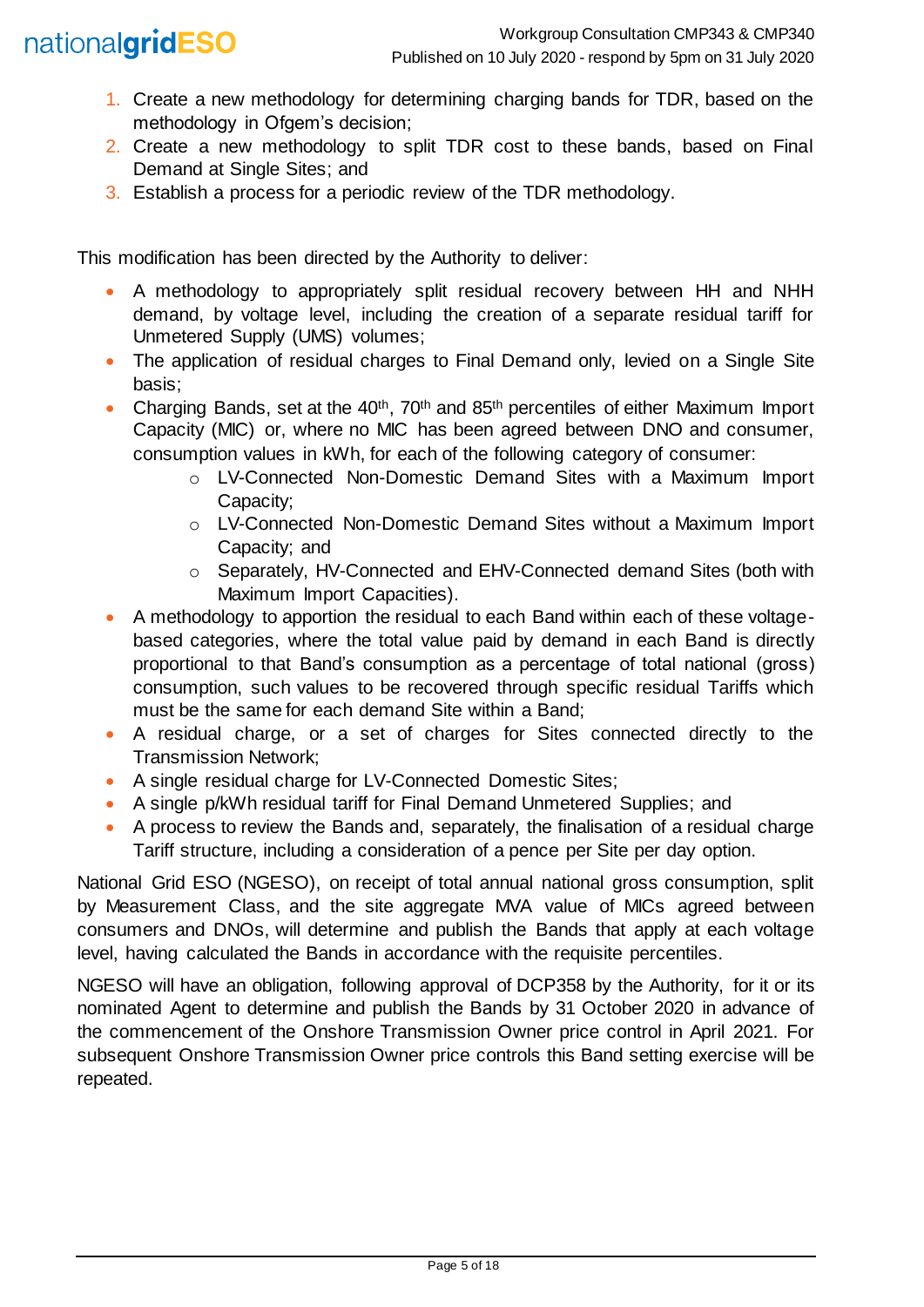The following table summarises how the Charging Bands will be determined:

## 1. Proposed Structure of Demand TNUoS tariffs from 2022



The following slide explains how the demand residual tariffs would be calculated once the charging Bands had been determined. This includes a new UMS Residual tariff:

## How the total TNUoS Demand Residual (TDR) could be calculated

| <b>Domestic</b><br>The potential process for determining TDR;                                                               |                                                                                                                                          |  |
|-----------------------------------------------------------------------------------------------------------------------------|------------------------------------------------------------------------------------------------------------------------------------------|--|
|                                                                                                                             | LV no Maximum Import Capacity                                                                                                            |  |
| Embedded<br>Demand TNUoS<br>Generation<br>TO MAR $(E)$ -<br>(A)                                                             | LV with Maximum Import Capacity<br>3.                                                                                                    |  |
| TNUoS Value (£)<br>Export Tariff $(E)$<br>Value (£)                                                                         | <b>High Voltage</b><br>4.                                                                                                                |  |
| Zonal HH tariffs<br>Zonal gross peak                                                                                        | <b>Extra High Voltage</b><br>5.                                                                                                          |  |
| $(B)^*$<br><b>Expected Zonal</b><br>X<br>demand (MW)<br>(£/MW)<br>revenue $(E)$                                             | <b>Transmission</b><br>6.                                                                                                                |  |
|                                                                                                                             | <b>Unmetered Supplies (UMS)</b>                                                                                                          |  |
| Zonal Triad<br>Zonal HH tariffs<br><b>Recovered HH</b><br>$=$<br>$(C)^*$<br>Χ<br>demand (MW)<br>Zonal Value $(E)$<br>(£/MW) | <40 <sup>th</sup> percentile<br>a.                                                                                                       |  |
|                                                                                                                             | $=$ >40 <sup>th</sup> percentile < 70 <sup>th</sup> percentile                                                                           |  |
| $(D)^*$<br>(C)<br>"NHH Zonal Recovery Value" (£)<br>(B)<br>$=$                                                              | $=$ >70 <sup>th</sup> percentile <85th percentile<br>$c_{-}$                                                                             |  |
| NHH Chargeable<br>NHH Locational                                                                                            | $=$ >85 <sup>th</sup> percentile<br>d.                                                                                                   |  |
| $(E)^*$<br>(D)<br>÷<br>$=$<br>Zonal Volume (MWh)<br>Tariff (£/MWh)                                                          |                                                                                                                                          |  |
| (F)<br>$\Sigma(D)$<br>$\Sigma(C)$<br>TDR Value (£)<br>(A)<br>$=$<br>$\overline{\phantom{a}}$                                |                                                                                                                                          |  |
| (G)<br>Take (F) and apply a methodology<br>4 percentiles<br>to spread value across bandings                                 | Convert banding values into<br>7 'usage groups'<br>tariffs (p/site/day for Final<br>Demand Sites or p/kWh for<br>$=$ ~18-21 tariff bands |  |
| * Chan mun in inglation for each mone                                                                                       | UMS demand)<br>And 1 UMS Tariff                                                                                                          |  |

\* Step run in isolation for each zone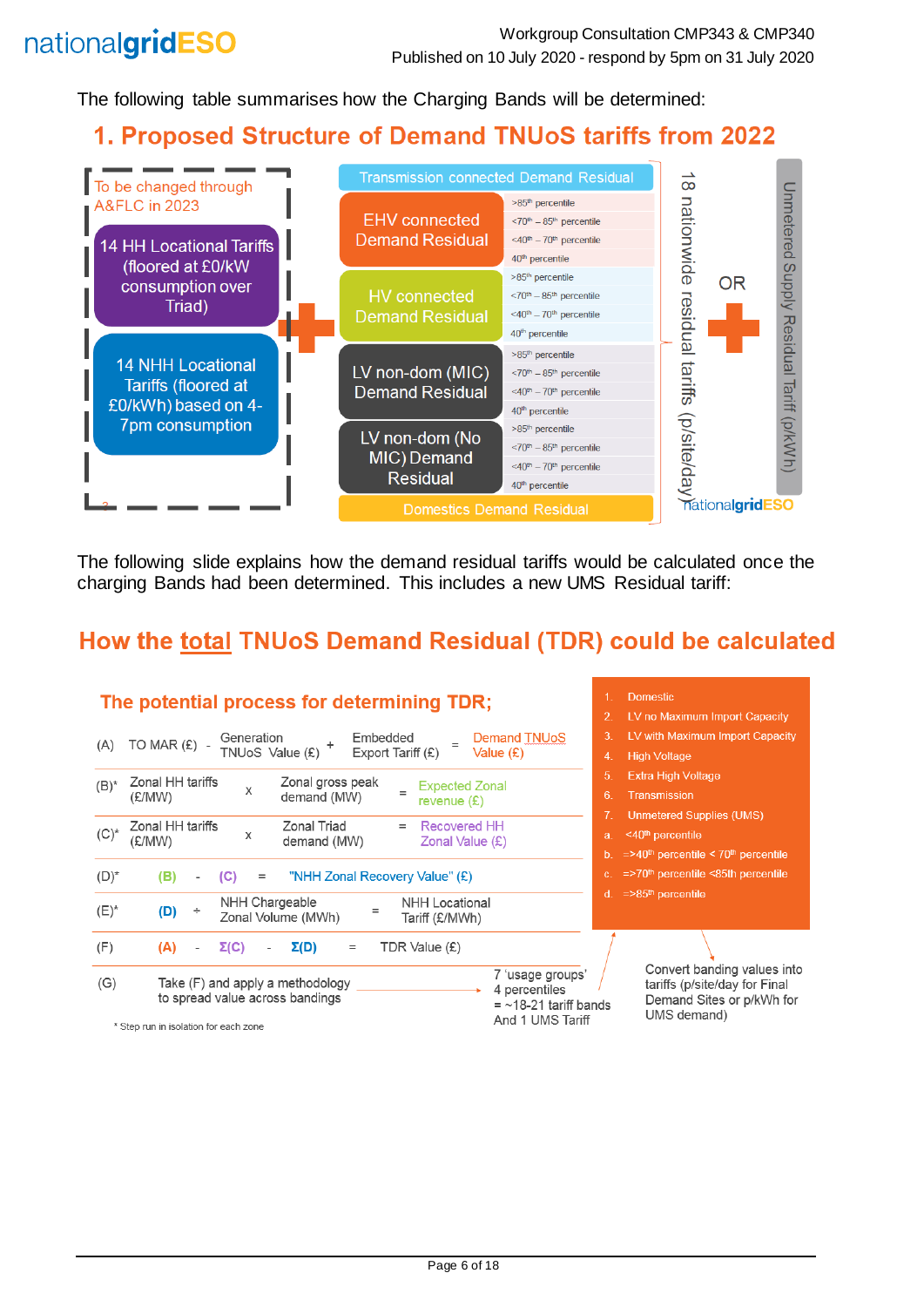

## 2. How will costs be split between the residual bands?

- Levy the locational components from Tariff & Transport model to NHH and HH volumes
- Identify the Total Amount remaining (including the Embedded Export Tariff)
- Determine the residual p/site/day for each of the 18 bands & UMS p/kWh tariff.

| HV Band 1                                                                |                                                             |
|--------------------------------------------------------------------------|-------------------------------------------------------------|
| 1) Volume of HV Band 1 sites (MWh) / Total FDS volume inc. UMS (MWh)     | HV Band 2                                                   |
| 2) Total TDR value $(E)$ x % calculated in 1) = Total bill for HV Band 1 | HV Band 3                                                   |
| 3) 2) ÷ Number of sites in HV Band 1 = Tariff p/site/year                |                                                             |
| 4) 3) ÷ number of days in the year = Final tariff p/site/day             | HV Band 4                                                   |
| <b>UMS Residual Tariff</b>                                               | <b>Preliminary Tariffs for UMS</b>                          |
| 1) Volume of MCB and MCD (MWh) / Total FDS volume inc. UMS (MWh)         | $\cdot$ ~1% of FDS volume<br>Therefore, 1% of total TDR pot |
| 2) Total TDR value $(E) \times \%$ calculated in 1) = Total bill for UMS | Tariff is ~0.8p/kWh based on<br>our latest tariff setting   |
| 3) $2$ ) ÷ Volume of MCB and MCD (MWh) = Tariff p/kWh                    | Billed on annual UMS volume                                 |
|                                                                          | national <b>gridESO</b>                                     |

4) Billed on annual volume not peak volume.

There will be a periodic review of the TDR methodology at the start of each new price control.

**Workgroup Consultation question:** Do you agree with the proposed methodology above to calculate a volumetric p/kWh residual charge for Unmetered Supply (UMS) Demand. Please provide the rationale for your response.

#### **Proposer's solution (CMP340):**

Amend the CUSC where necessary to support the Original Proposal and any Workgroup Alternative CUSC Modification Proposals as raised by the CMP343 Workgroup.

#### **Workgroup Considerations**

The Workgroup convened twice to discuss the perceived issue, detail the scope of the proposed defect, devise potential solutions and assess the proposal in terms of the Applicable CUSC Objectives.

The CMP343 Workgroup took into account the previous work done for CMP332 and noted the changes between CMP332 and CMP343. A Workgroup Consultation was run for CMP332 between 6 and 27 February 2020. See Annex 5-7 for the CMP332 Workgroup Consultation, Summary and responses.

The below summarises the main aspects of the Proposer's solution that have been discussed in the CMP332, and CMP343/340 workgroups.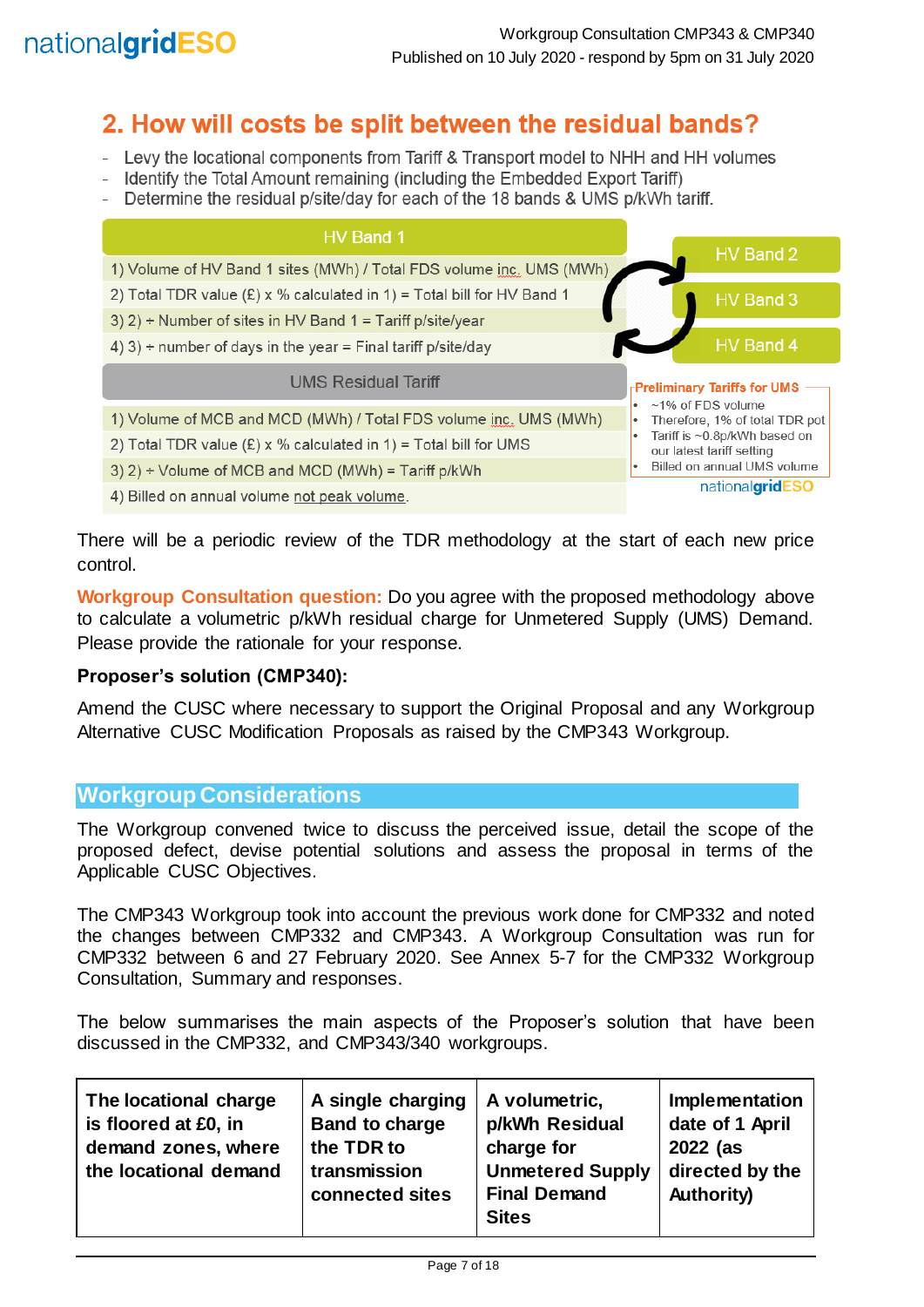| ' TNUoS tariff <sup>5</sup> is |  |  |
|--------------------------------|--|--|
| negative                       |  |  |

#### **Treatment of zones that have a negative locational tariff**

#### **Option A) Floor the locational tariff to £0/kW<sup>6</sup> (Proposer's solution)**

The Proposer continues to believe following discussions within the CMP332 workgroup that, pending the outcome of the Access and Forward-Looking Charges SCR, the existing floor of £0 on demand tariffs should be retained, such that in zones where the locational element of the tariff (or the new, solely locational demand tariff) is negative as an outcome of either the DC Load Flow Investment Cost Related Pricing DCLF ICRP model ("Transport model") or the above NHH allocative methodology, it is floored at £0 and demand users are not paid to import over peak periods, as is the case today.

The Workgroup considered the combined effect of the proposed demand residual changes and the existing negative locational charges and raised the following concerns:

- Maintaining negative demand locational changes, with the TCR SCR directed changes, will mean some users will be paid TNUoS for their use of the transmission system over TRIAD. This could create a perverse incentive for Demand Users to consume over these periods;
- This incentive could cause congestion at Distribution Network level in negativelycharged zones, due to an increase in peak demand at lower voltages, as there is now an incentive to increase demand, rather than a signal to reduce demand at peak times.
- Increasing demand at times of peak system demand in zones with negative locational tariff could push up wholesale prices across Great Britain.
- Flooring the locational demand tariff at £0/kW would, based on the 2019/20 Charging Year, cause distributional effects of  $\sim$  £200m on the Residual value as 8 of the 14 demand zones (based on Charging Year 2020-21) have negative locational demand tariffs.
- Flooring the locational tariff at £0/kW would weaken the locational price signal by setting 8 zones to be the same and reducing cost-reflectivity.

Noting that the ESO Original Proposal is to floor the locational demand tariff at £0/kW where the locational TNUoS demand tariff is negative, the CMP332 Workgroup had considered potential alternatives for other treatment of the negative demand locational charge. CMP343/340 Workgroup agreed that these options remain valid alternative solutions to consider. **However, these would be temporary solutions, which would be in place until the changes from the Access and Forward-Looking Charges SCR are implemented (2023).**

The 2 options are:

l

<sup>&</sup>lt;sup>5</sup> £/kW for HH metered users based on consumption over triad or p/kWh for NHH metered users based on 4-7PM chargeable volume.

<sup>&</sup>lt;sup>6</sup> Intention is to floor the locational tariff at £0/kW only and not to floor (at £0/kW) the gross tariffs (locational + residual)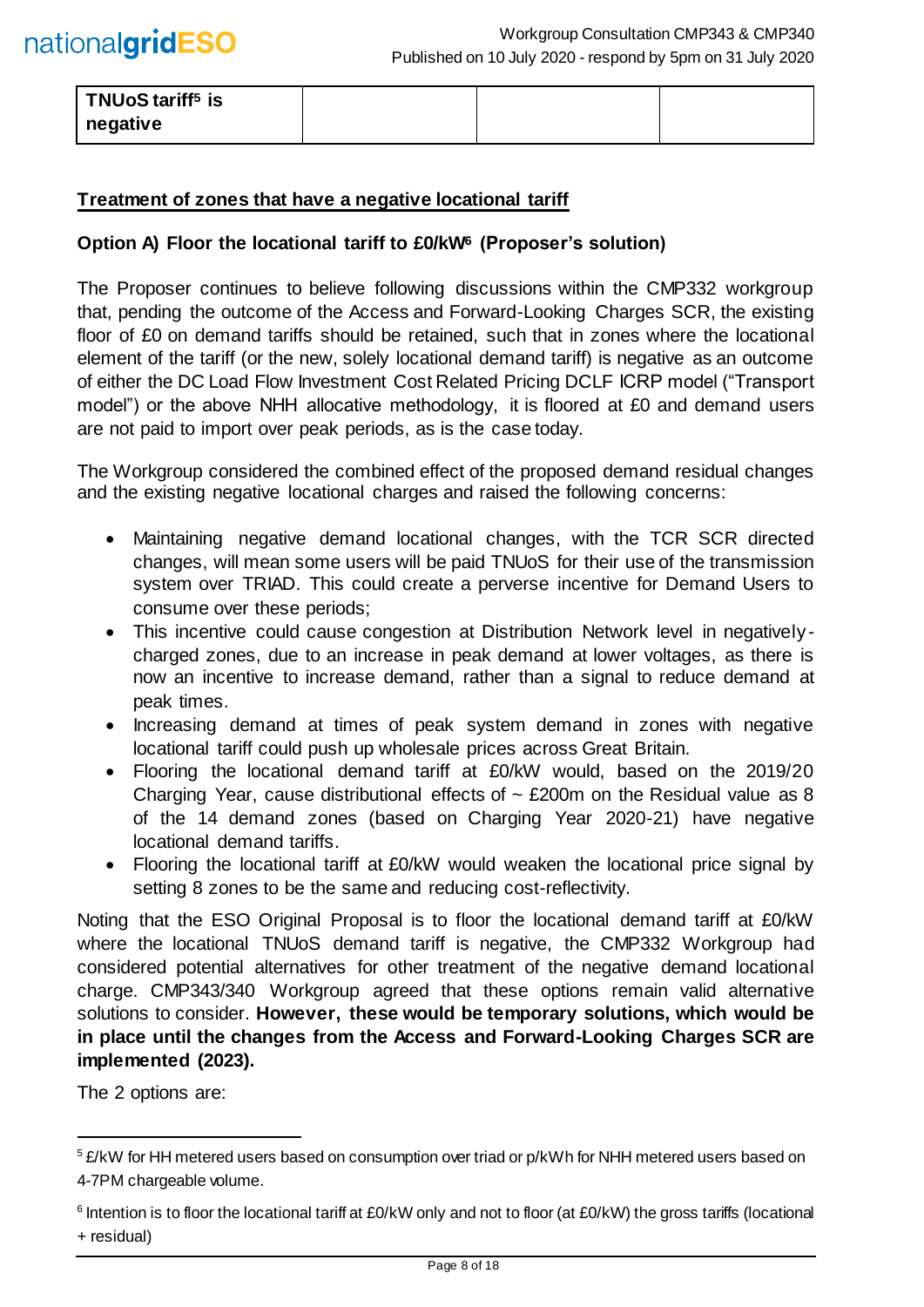

#### **Option B) Not to floor the tariffs – EDF**

Ofgem confirmed that they have not assumed flooring of the locational demand TNUoS tariffs at £0 in the modelling used to inform the TCR SCR Decision. Whilst there was no overwhelming support for this, the Workgroup are concerned that the ESO's Original solution is not in line with the TCR SCR Decision and questioned whether Ofgem would approve this or alternatives to an Original solution that would interact with the ongoing AFLC SCR by removing the locational signal from 8 of the 14 demand tariff zones. Some Workgroup members suggested that a no flooring option would appear to comply with what was directed. Therefore, the Workgroup agreed that options should be put forward for this approach. See potential solutions 3-5 for more detail.

#### **Option C) Introduce a £/site/day locational adjustment to negative locational charges, to mitigate the distributional impact of flooring the locational tariff to zero - Npower**

In the treatment of negative locational charges, this seeks to introduce a  $E$ /site/day locational adjustment that aims to mitigate the distributional impact of flooring the locational tariff to zero so that there is no perverse incentive to consume more energy over peak periods.

To calculate the £ per zone adjustment, ESO would need to run the Tariff model twice, once with a floor of zero applied to the locational tariffs and then again without applying a floor to the locational tariffs, recording the revenue expected to be collected from each zone under both scenarios. See potential solutions 6-8 for more detail.

**Workgroup Consultation question:** Following the CMP332 workgroup consultation, the CMP343/340 Workgroup has developed options A, B and C to address the treatment of zones that have a negative locational tariff. Which of these options do you support? Please provide the rationale for your response.

#### **Transmission banding**

Ofgem has given the Workgroup discretion to determine how to Band sites connected directly to the transmission network.

#### **One transmission Band (Proposer's solution)**

The Original proposal is to charge the Transmission Demand Residual to Directly Connected Final Demand Sites through a single Charging Band. The Proposer shared some analysis which supported the proposal to have one charging Band for Transmission connected customers (as per paragraph 18 of the Direction - this is set out in Annex 8).

After consideration of the CMP332 workgroup and the workgroup consultation responses, more than one transmission Band was considered, in order to avoid a distortion of charges between small and large sites.

#### **Two transmission Bands - EDF**

ESO developed a model to look at the effect on charges of having more than one transmission Band. There was a clear boundary line for creation of two Bands, which would mean there were no parties close to being in the lower Band. This was the 85<sup>th</sup> percentile of the Band, which fits in with the percentiles used in the TCR direction in the distribution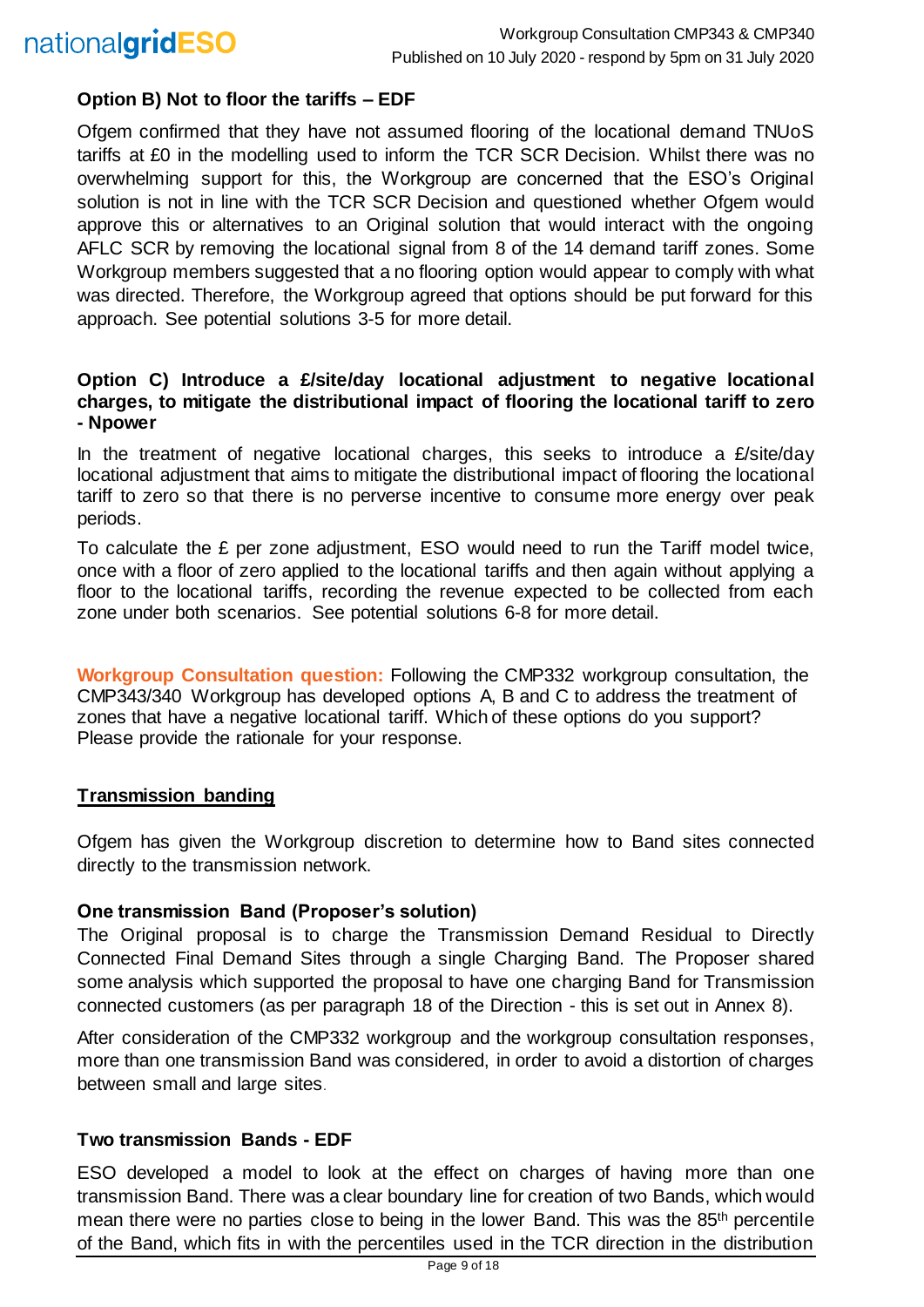

Bandings. However, there was concern that those in the lower Band were still large consumers and would benefit from having the lower charge.

**Workgroup Consultation question:** The Workgroup has proposed that if there were 2 transmission bands, these would be divided at the 85th percentile (as this coincides with the point beyond which the sites are more than twice the size of the mean total consumption). Do you agree with this method? Please provide the rationale for your response?

#### **Four transmission Bands - EDF**

Four Bands were considered to make charges more cost reflective, and to be consistent with the Banding approach for distribution connected sites.

EDF raised proposed solutions with variants of 2 and 4 transmission Bands. See table 1 for the proposed solutions raised by the Workgroup.

#### **Transmission Band Analysis**

As part of the CMP332 Workgroup, the ESO identified what they believed to be Final Demand Sites and produced some analysis to show the comparison between having one, two or four transmission bands. The CMP343 Workgroup has updated this analysis following clarity on the definition for Final Demand Site as part of the CMP334 / DCP359 Workgroup discussions and has identified 4 additional sites that would be classed as Final Demand Sites. The analysis, which is set out in Annex 8, concludes that there is significant difference between Transmission Demand Residual Charges for each Transmission Band – given the materiality, this will encourage parties to dispute which band they sit within. This analysis is based on a number of assumptions (as set out in Annex 9).

**Workgroup Consultation question:** Following the CMP332 Workgroup consultation, the CMP343/340 Workgroup has developed alternative options for 2 or 4 transmission bands and has produced some analysis to show the impacts. This can be found in Annex 8. What are your views on whether there should be 1, 2 or 4 transmission bands? Please provide the rationale for your response.

**Workgroup Consultation question:** The assumptions that underpin the analysis on transmission banding to set out illustrative charges are contained in Annex 9. Please provide any comments on these assumptions.

#### **A volumetric, p/kWh Residual charge for Unmetered Supply Demand**

Since the CMP332 Workgroup Consultation, the Proposer has updated the CMP343 Original proposal in terms of how UMS Final Demand Sites are charged. Previously the Original proposal was to charge UMS final demand sites using a  $E$ /site/day tariff – this was because Ofgem's direction was to make the residual charges unavoidable. However, it became apparent in the CMP332 Workgroup and consultation responses that because there is no specific meter to allocate for UMS, that this could enable owners to lump all of their volumes from different inventories into one inventory (e.g. A Council who had volumes for street lamps, CCTV etc) to avoid the residual charge. The CMP343 solution is a volumetric, p/kWh residual charge for UMS Final Demand Sites.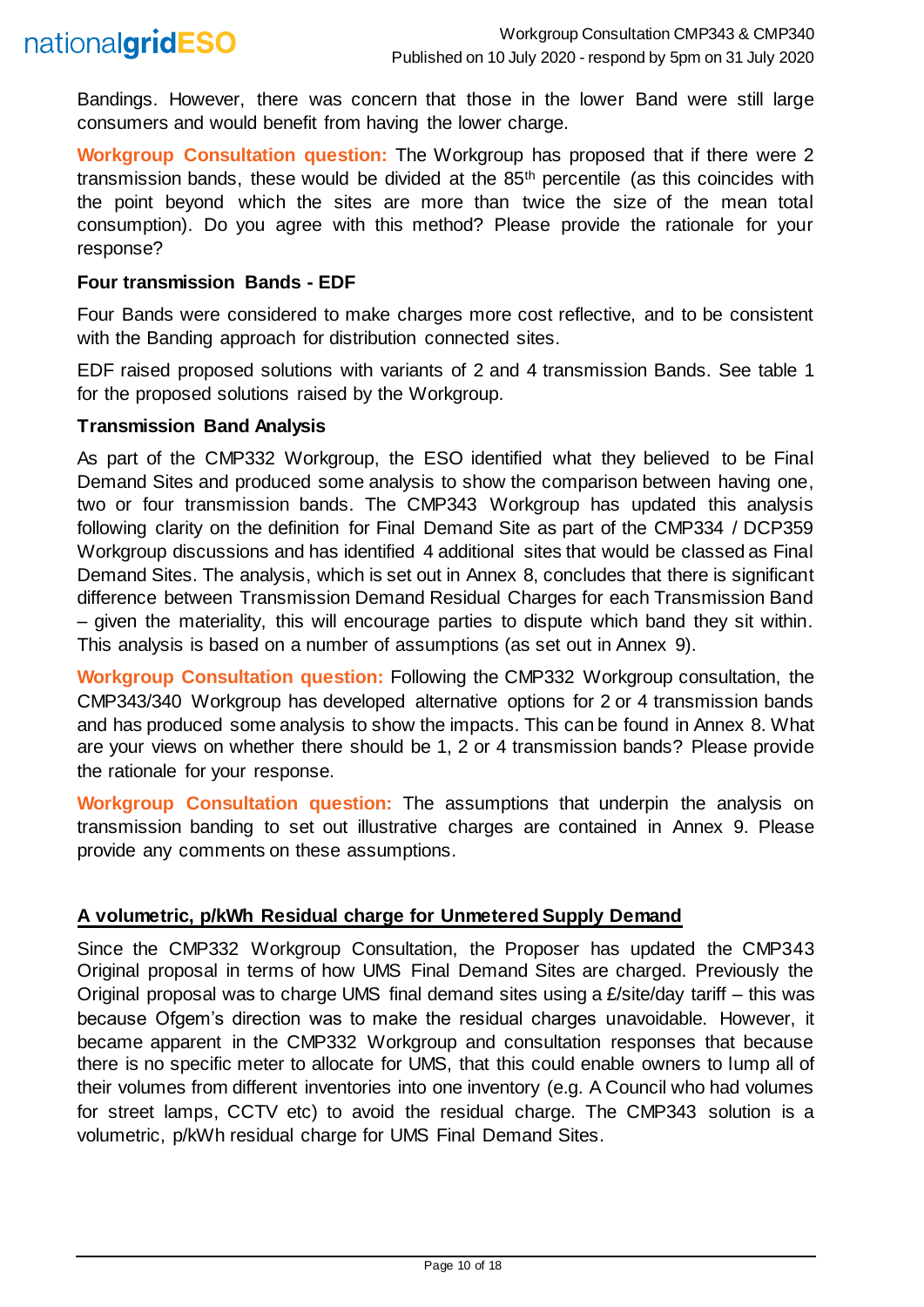#### **Potential solutions**

The below table shows the potential solutions being considered by the workgroup.

| <b>CMP343</b><br><b>PotentialSolutions</b> | <b>Treatment of negative locational</b>                                           | <b>Number of</b><br><b>Transmission</b><br><b>Bands</b> | <b>Proposer</b> |
|--------------------------------------------|-----------------------------------------------------------------------------------|---------------------------------------------------------|-----------------|
| <b>Original</b>                            | Floor at zero                                                                     | 1                                                       | <b>ESO</b>      |
| <b>Alternative 1</b>                       | Floor at zero                                                                     | $\overline{2}$                                          | <b>EDF</b>      |
| <b>Alternative 2</b>                       | Floor at zero                                                                     | $\overline{4}$                                          | <b>EDF</b>      |
| <b>Alternative 3</b>                       | No Flooring                                                                       | 1                                                       | <b>EDF</b>      |
| <b>Alternative 4</b>                       | No Flooring                                                                       | $\overline{2}$                                          | <b>EDF</b>      |
| <b>Alternative 5</b>                       | No Flooring                                                                       | $\overline{\mathbf{4}}$                                 | <b>EDF</b>      |
| <b>Alternative 6</b>                       | Introduce a £/site/day locational<br>adjustment to negative locational<br>charges | $\overline{\mathbf{1}}$                                 | <b>Npower</b>   |
| <b>Alternative 7</b>                       | Introduce a £/site/day locational<br>adjustment to negative locational<br>charges | $\overline{2}$                                          | <b>EDF</b>      |
| <b>Alternative 8</b>                       | Introduce a £/site/day locational<br>adjustment to negative locational<br>charges | $\overline{4}$                                          | <b>EDF</b>      |

For further details on the above solutions see the Workgroup Alternative Request forms in Annex 12.

**Workgroup Consultation question:** Do you believe that any of the CMP343 proposed alternative solutions better facilitate the Applicable CUSC Objectives? Please explain your rationale.

### **Draft Legal text**

#### **CMP343:**

Legal text will be drafted after the Workgroup Consultation has been completed.

#### **CMP340:**

The proposer has provided some initial thoughts of what the definitions might be to support the CMP343 Original and 8 Workgroup Alternatives. This is set out in Annex 11.

**Workgroup Consultation question:** Annex 11 sets out the initial thoughts on the potential changes to the CUSC Section 11 definitions that would need to change to support the CMP343 Original and Workgroup Alternatives. Do you have any comments on the proposed changes?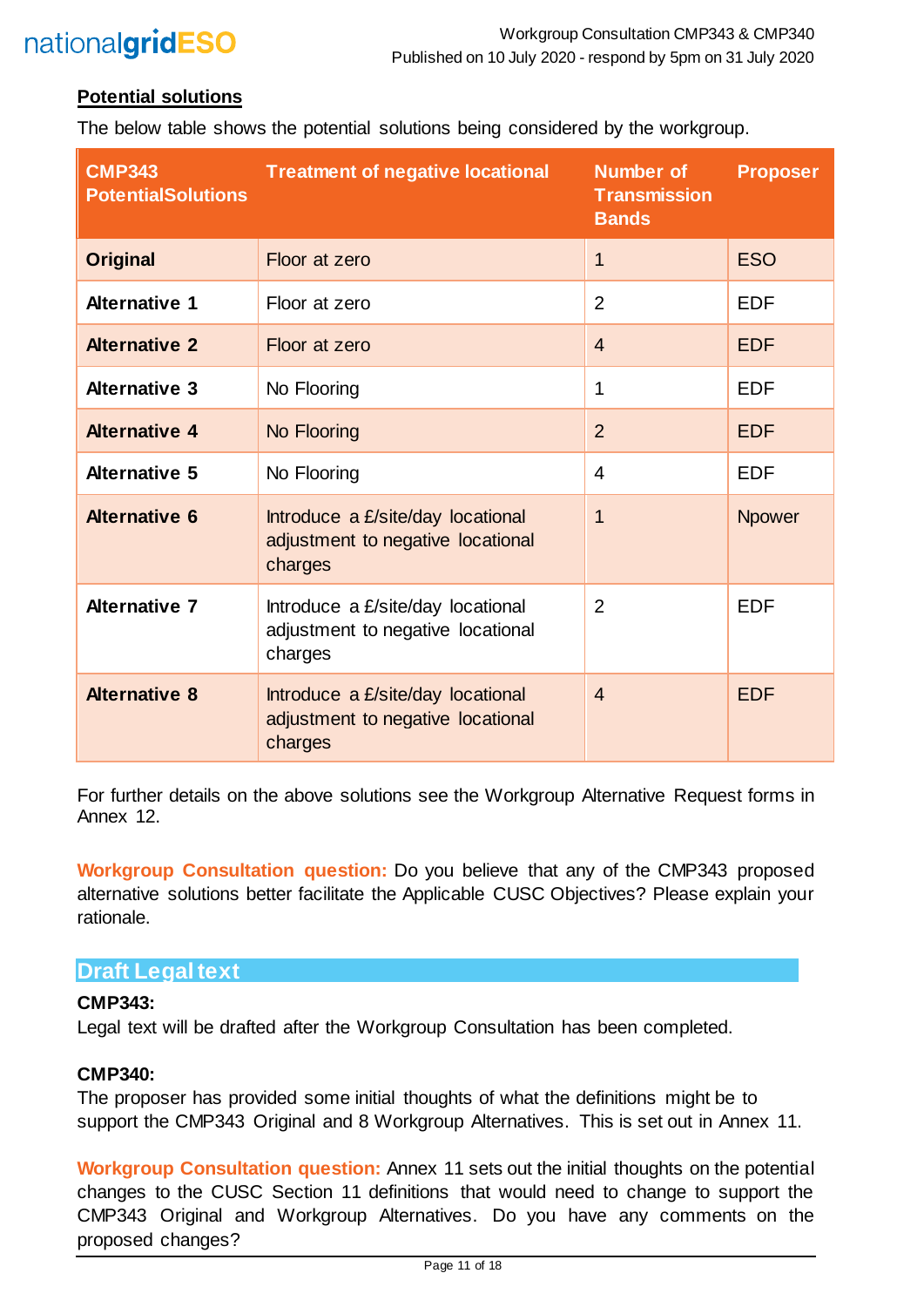## **What is the impact of this change?**

#### **Who will it impact?**

This is a large-scale change that will require amendments and consequential changes to all Supplier and DNO processes. In particular, NGESO will require data input (likely via Elexon) for site level information of capacity and annual consumption and site counts per relevant Band or category. This will further need to be broken down by Grid Supply Point Group and Supplier to allow relevant billing processes to take place. There is a contingency between this CMP and the DCUSA/BSC/MRA changes – this CMP will create the charging methodology, but it cannot be practically implemented until the relevant non-CUSC changes are approved and the requisite data-gathering processes are completed.

#### **What are the positive impacts?**

Ofgem has established that there are consumer benefits to this change due to certain types of customers no longer being able to avoid the costs of residual transmission charges.

#### **Proposer's Assessment against Code Objectives**

#### **CUSC charging objectives**

| <b>Impact of CMP343 on the Code objectives:</b>                                                                                                                                                                                                                                                                                                                                                                                                                      |                                                                                                                           |
|----------------------------------------------------------------------------------------------------------------------------------------------------------------------------------------------------------------------------------------------------------------------------------------------------------------------------------------------------------------------------------------------------------------------------------------------------------------------|---------------------------------------------------------------------------------------------------------------------------|
| <b>Relevant Objective</b>                                                                                                                                                                                                                                                                                                                                                                                                                                            | <b>Identified impact</b>                                                                                                  |
| (a) That compliance with the use of system charging<br>methodology facilitates effective competition in the<br>generation and supply of electricity and (so far as is<br>consistent therewith) facilitates competition in the<br>sale, distribution and purchase of electricity;                                                                                                                                                                                     | <b>None</b>                                                                                                               |
| (b) That compliance with the use of system charging<br>methodology results in charges which reflect, as far as<br>is reasonably practicable, the costs (excluding any<br>payments between transmission licensees which are<br>made under and accordance with the STC) incurred<br>by transmission licensees in their transmission<br>businesses and which are compatible with standard<br>licence condition C26 requirements of a connect and<br>manage connection); | <b>None</b>                                                                                                               |
| (c) That, so far as is consistent with sub-paragraphs (a)<br>and (b), the use of system charging methodology, as<br>far as is reasonably practicable, properly takes<br>account of the developments in transmission<br>licensees' transmission businesses;                                                                                                                                                                                                           | Positive as NGESO<br>has been directed to<br>raise this modification<br>and implement its<br>effects by the<br>Authority. |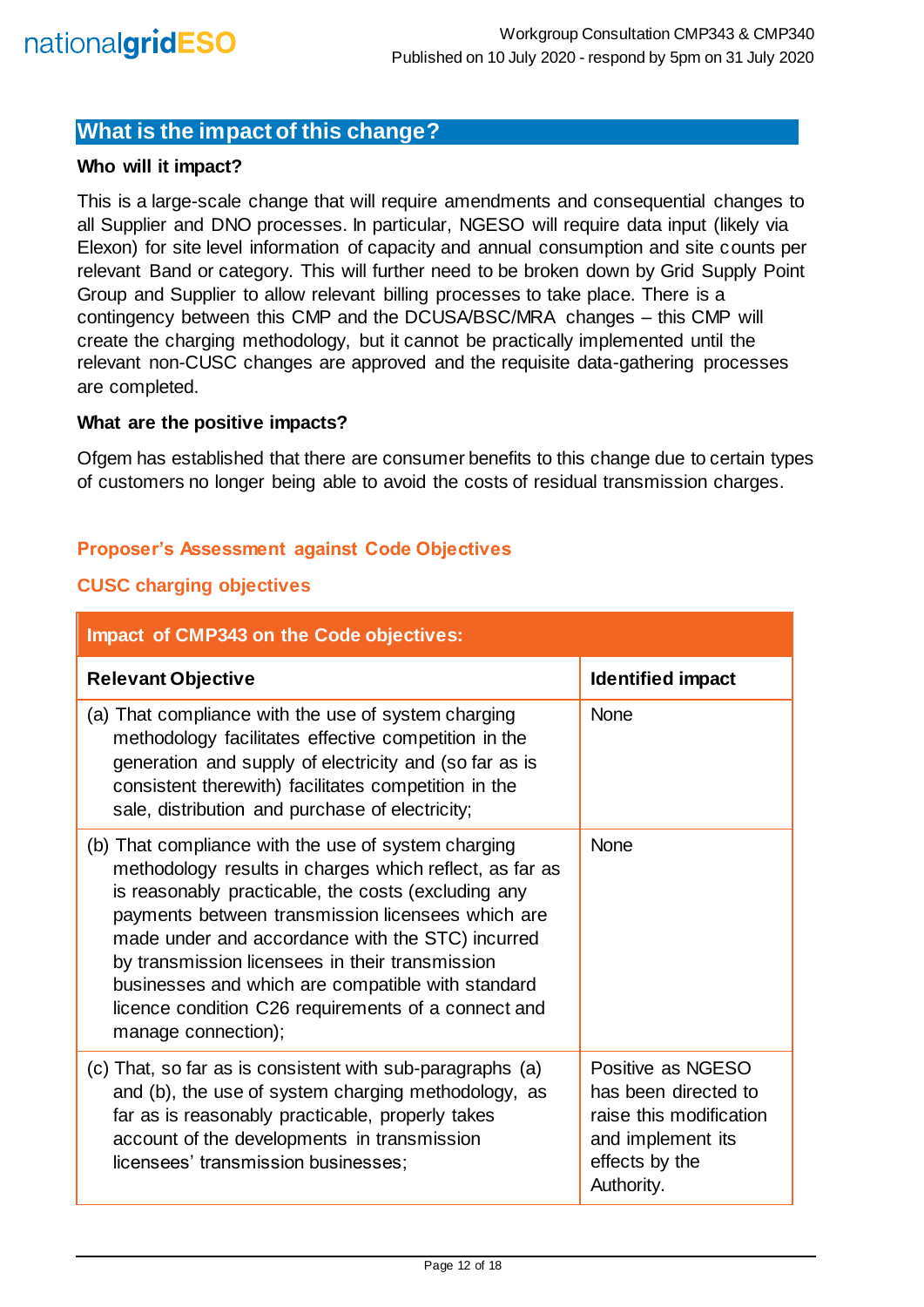| (d) Compliance with the Electricity Regulation and any<br>relevant legally binding decision of the European<br>Commission and/or the Agency *. These are defined<br>within the Transmission Licence under Standard<br>Condition C10, paragraph 1; and | <b>None</b> |
|-------------------------------------------------------------------------------------------------------------------------------------------------------------------------------------------------------------------------------------------------------|-------------|
| (e) Promoting efficiency in the implementation and<br>administration of the system charging methodology.                                                                                                                                              | <b>None</b> |
| *Objective (c) refers specifically to European Regulation 2009/714/EC. Reference to<br>the Agency is to the Agency for the Cooperation of Energy Regulators (ACER).                                                                                   |             |

**Standard Workgroup Consultation question:** Do you believe that the CMP343 Original Proposal better facilitate the Applicable CUSC Objectives? Please explain your rationale.

## **CUSC non-charging objectives**

| <b>Impact of CMP340 on the Code objectives:</b>                                                                                                                                                                        |                   |  |
|------------------------------------------------------------------------------------------------------------------------------------------------------------------------------------------------------------------------|-------------------|--|
| <b>Relevant Objective</b>                                                                                                                                                                                              | Identified impact |  |
| (a) The efficient discharge by the Licensee of the<br>obligations imposed on it by the Act and the<br><b>Transmission Licence:</b>                                                                                     | <b>Positive</b>   |  |
| (b) Facilitating effective competition in the generation and<br>supply of electricity, and (so far as consistent<br>therewith) facilitating such competition in the sale,<br>distribution and purchase of electricity; | <b>None</b>       |  |
| (c) Compliance with the Electricity Regulation and any<br>relevant legally binding decision of the European<br>Commission and/or the Agency *; and                                                                     | <b>None</b>       |  |
| (d) Promoting efficiency in the implementation and<br>administration of the CUSC arrangements.                                                                                                                         | <b>Positive</b>   |  |
| *Objective (c) refers specifically to European Regulation 2009/714/EC. Reference to<br>the Agency is to the Agency for the Cooperation of Energy Regulators (ACER).                                                    |                   |  |

**Standard Workgroup Consultation question:** Do you believe that the CMP340 Original Proposal better facilitates the Applicable (non-charging) CUSC Objectives?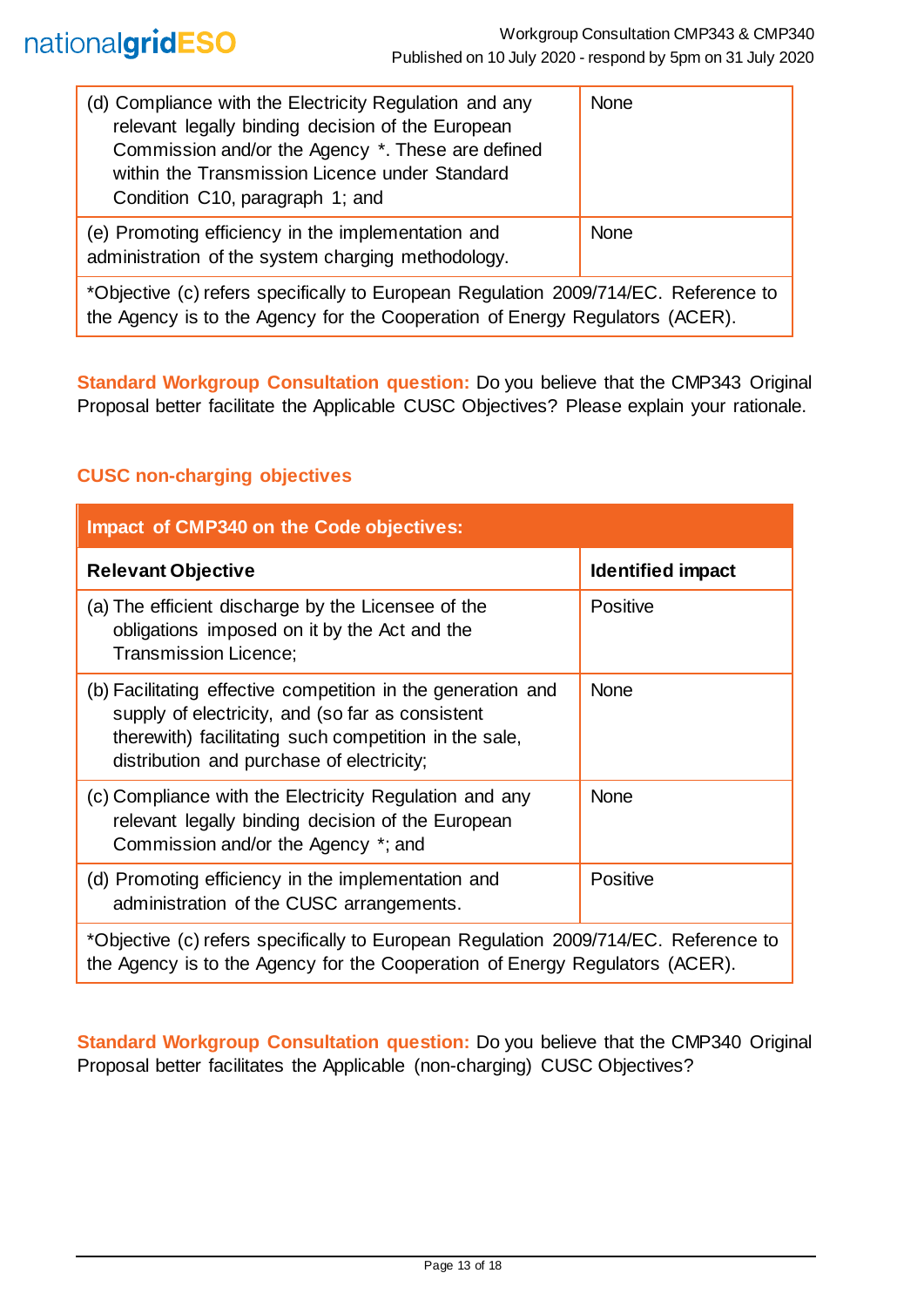l

## **When will this change take place?**

The Authority has issued a modified Direction<sup>7</sup> to ESO to withdraw CMP332 and raise a new Proposal to give effect to the TCR Decision with an implementation date of 1 April 2022.

An Authority decision is needed as soon as is practicable to support the development of the substantial system and process changes at ESO and within Industry needed to implement the solution. The current timescales for the modification are to deliver the Final Modification Report to Ofgem on 15 October 2020. Until a decision is received from the Authority on the preferred solution there is still uncertainty about some of the finer points of the solution where alternatives may be raised. This uncertainty impacts on implementation planning capability. To minimise inefficient system and process change planning the ESO needs to receive a decision from the Authority on CMP343 by 30 November 2020.

**Standard Workgroup Consultation question:** Do you support the implementation approach?

<sup>7</sup> [https://www.ofgem.gov.uk/publications-and-updates/consent-withdraw-cmp332-and-direction-raise-new](https://www.ofgem.gov.uk/publications-and-updates/consent-withdraw-cmp332-and-direction-raise-new-cusc-modification-proposal-new-transmission-demand-residual-charges-targeted-charging-review-tcr-1)[cusc-modification-proposal-new-transmission-demand-residual-charges-targeted-charging-review-tcr-1](https://www.ofgem.gov.uk/publications-and-updates/consent-withdraw-cmp332-and-direction-raise-new-cusc-modification-proposal-new-transmission-demand-residual-charges-targeted-charging-review-tcr-1)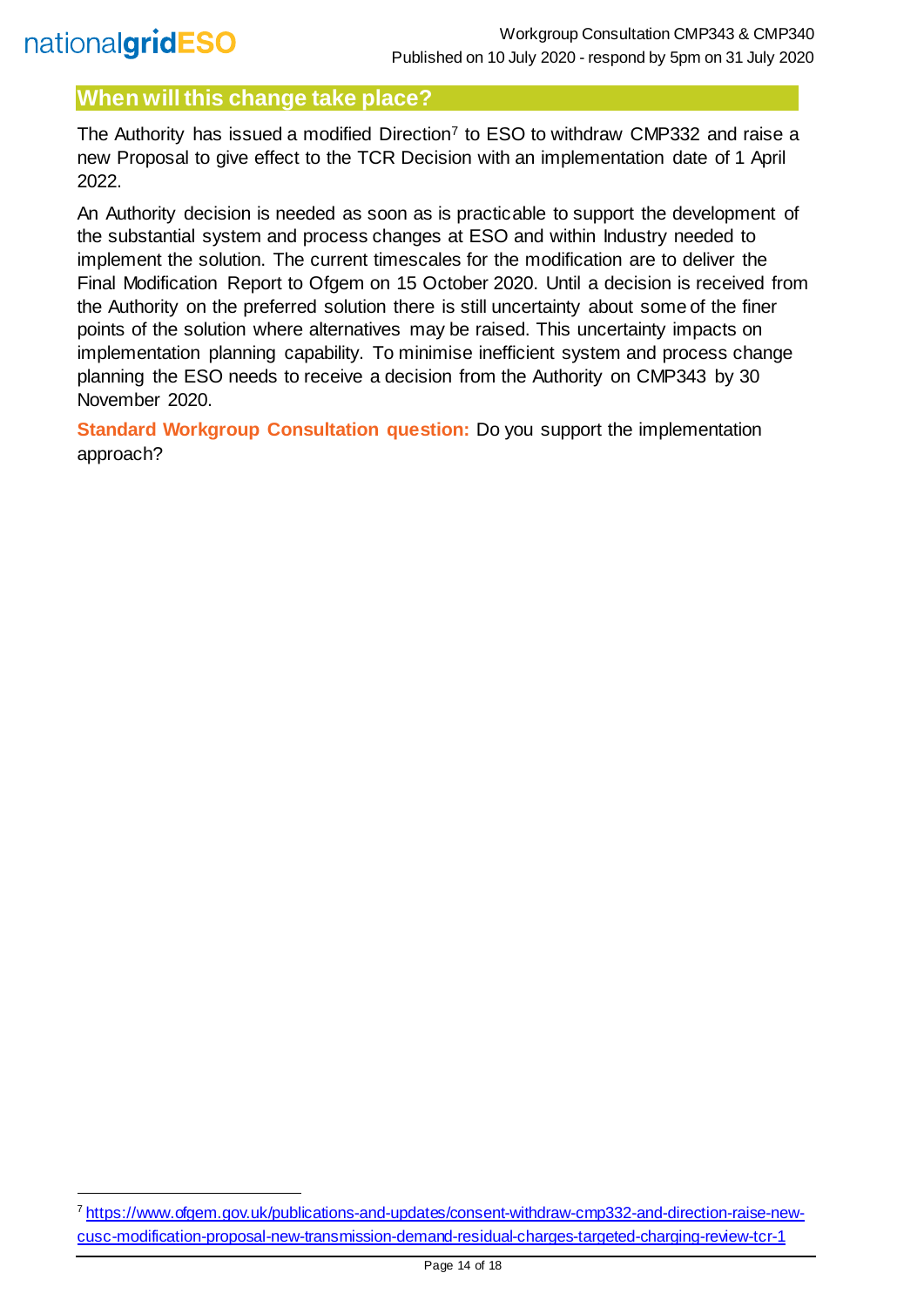## <span id="page-14-0"></span>**How to respond**

## **CMP343 Standard Workgroup Consultation questions:**

- 1. Do you believe that the CMP343 Original Proposal better facilitate the Applicable CUSC Objectives? Please explain your rationale.
- 2. Do you believe that any of the CMP343 proposed alternative solutions better facilitate the Applicable CUSC Objectives? Please explain your rationale.
- 3. Do you support the proposed implementation approach?
- 4. Do you have any other comments?
- 5. Do you wish to raise a Workgroup Consultation Alternative Request for the Workgroup to consider?

## **CMP343 Specific Workgroup Consultation questions:**

- 6. Do you agree with the proposed methodology on page 6 of the Workgroup Consultation document to calculate a volumetric p/kWh residual charge for Unmetered Supply (UMS) Demand? Please provide the rationale for your response.
- 7. Following the CMP332 Workgroup consultation, the CMP343/340 Workgroup has developed alternative options for 2 or 4 transmission bands and has produced some analysis to show the impacts. This can be found in Annex 8. What are your views on whether there should be 1, 2 or 4 transmission bands? Please provide the rationale for your response.
- 8. The Workgroup has proposed that if there were 2 transmission bands, these would be divided at the 85th percentile (as this coincides with the point beyond which the sites are more than twice the size of the mean total consumption). Do you agree with this method? Please provide the rationale for your response?
- 9. The assumptions that underpin the analysis on transmission banding to set out illustrative charges are contained in Annex 9. Please provide any comments on these assumptions.
- 10. Following the CMP332 workgroup consultation, the CMP343/340 Workgroup has developed options A, B and C to address the treatment of zones that have a negative locational tariff. Which of these options do you support? Please provide the rationale for your response.
- 11. Question 11 is for those who responded to the CMP332 consultation. CMP343/340 builds on the CMP332 solution. Please let us know if anything has changed in your response since the CMP332 Workgroup Consultation.

### **CMP340 Standard Workgroup Consultation questions:**

- 12. Do you believe that the CMP340 Original Proposal better facilitates the Applicable (non-charging) CUSC Objectives?
- 13. Do you support the proposed implementation approach?
- 14. Do you have any other comments?
- 15. Do you wish to raise a Workgroup Consultation Alternative Request for the Workgroup to consider?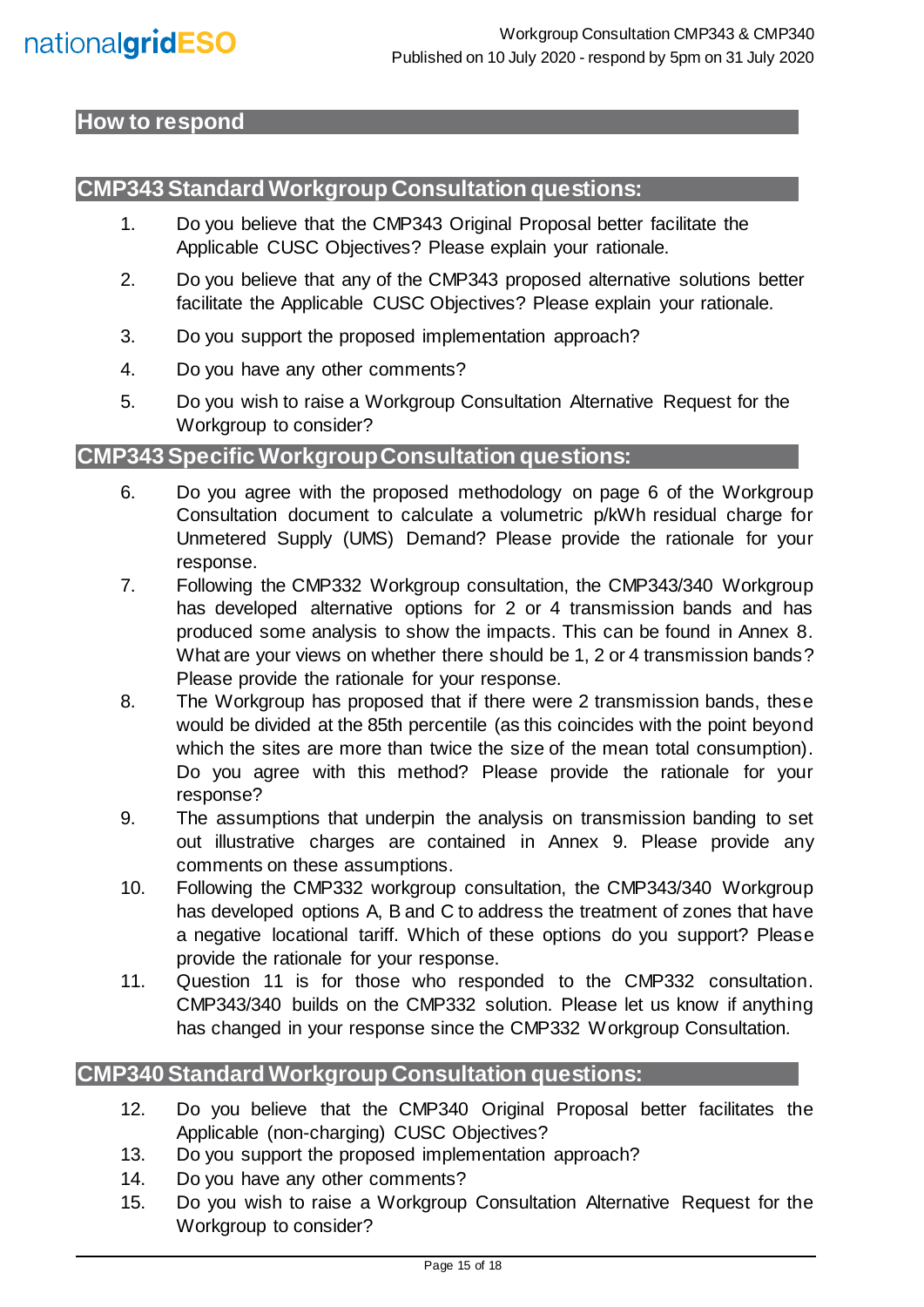## **CMP340 Specific Workgroup Consultation questions:**

16. Annex 11 sets out the initial thoughts on the potential changes to the CUSC Section 11 definitions that would need to change to support the CMP343 Original and other potential solutions. Do you have any comments on the proposed changes?

The Workgroup is seeking the views of CUSC Users and other interested parties in relation to the issues noted in this document and specifically in response to the questions above.

Please send your response to [cusc.team@nationalgrideso.com](mailto:cusc.team@nationalgrideso.com) using the response proforma which can be found on the National Grid ESO website via the following link: [https://www.nationalgrideso.com/industry-information/codes/connection-and-use-system](https://www.nationalgrideso.com/industry-information/codes/connection-and-use-system-code-cusc-old/modifications/cmp343)[code-cusc-old/modifications/cmp343](https://www.nationalgrideso.com/industry-information/codes/connection-and-use-system-code-cusc-old/modifications/cmp343)

In accordance with Governance Rules if you wish to raise a Workgroup Consultation Alternative Request please fill in the form which you can find at the above link.

*If you wish to submit a confidential response, please note that information provided in response to this consultation will be published on National Grid ESO's website unless the response is clearly marked "Private & Confidential", we will contact you to establish the extent of the confidentiality. A response marked "Private & Confidential" will be disclosed to the Authority in full but, unless agreed otherwise, will not be shared with the CUSC Modifications Panel or the industry and may therefore not influence the debate to the same extent as a non-confidential response. Please note an automatic confidentiality disclaimer generated by your IT System will not in itself, mean that your response is treated as if it had been marked "Private and Confidential".*

| <b>Acronym</b>         | <b>Meaning</b>                                                                                                                                          |
|------------------------|---------------------------------------------------------------------------------------------------------------------------------------------------------|
| <b>BSC</b>             | <b>Balancing and Settlement Code</b>                                                                                                                    |
| <b>Baseline</b>        | The current methodology in code                                                                                                                         |
| <b>CMP</b>             | <b>CUSC Modification Proposal</b>                                                                                                                       |
| <b>CUSC</b>            | Connection and Use of System Code                                                                                                                       |
| <b>DCLF ICRP model</b> | Direct Current Load Flow Investment Cost Related Pricing<br>Model – otherwise known as the Transport and Tariff model for<br>calculating TNUoS tariffs. |
| <b>DCP</b>             | <b>Distribution Code Proposal</b>                                                                                                                       |
| <b>DCUSA</b>           | Distribution Connection and Use of System Agreement                                                                                                     |
| <b>DNO</b>             | <b>Distribution Network Operator</b>                                                                                                                    |
| <b>EAC</b>             | <b>Estimated Annual Consumption</b>                                                                                                                     |
| <b>EHV</b>             | Extra High Voltage                                                                                                                                      |
| <b>ESO</b>             | National Grid Electricity System Operator                                                                                                               |
| <b>EV</b>              | <b>Electric Vehicle</b>                                                                                                                                 |
| <b>FDS</b>             | <b>Final Demand Site</b>                                                                                                                                |
| <b>HH</b>              | Half Hourly                                                                                                                                             |
| <b>HV</b>              | High Voltage                                                                                                                                            |
| <b>IDNO</b>            | Independent Distribution Network Operator                                                                                                               |

## **Acronyms, key terms and reference material**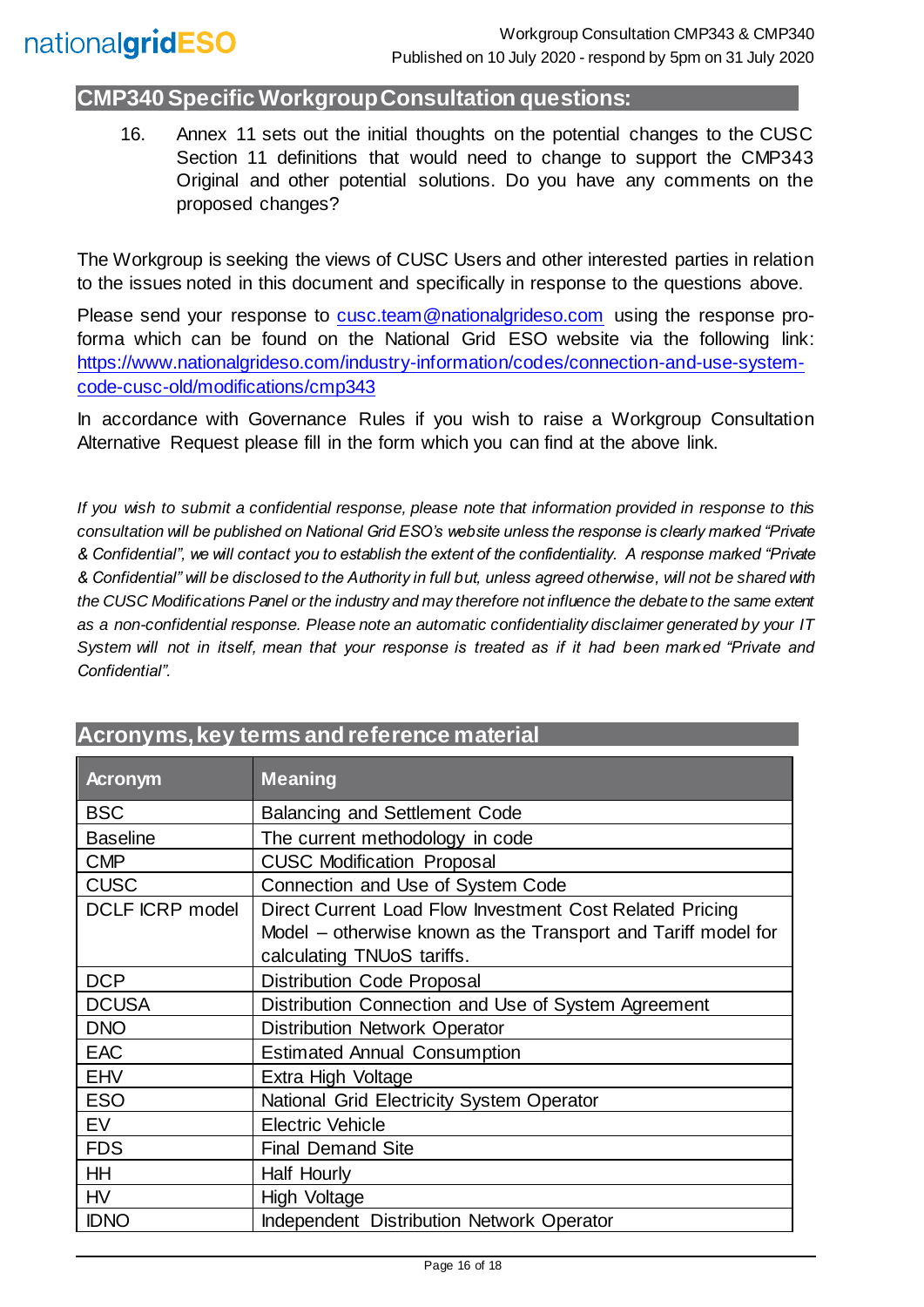| <b>LLFC</b>  | Line Loss Factor Class                                   |
|--------------|----------------------------------------------------------|
| LV           | Low Voltage                                              |
| <b>MCB</b>   | Measurement Class B                                      |
| <b>MCD</b>   | <b>Measurement Class D</b>                               |
| <b>MIC</b>   | Maximum Import Capacity                                  |
| <b>MPAN</b>  | Meter Point Administration Number                        |
| <b>MRA</b>   | <b>Master Registration Agreement</b>                     |
| <b>NETSO</b> | National Electricity Transmission System Operator        |
| <b>NHH</b>   | Non-Half Hourly                                          |
| <b>PID</b>   | ENA Targeted Charging Review Project Initiation document |
| <b>SCR</b>   | <b>Significant Code Review</b>                           |
| <b>TNUoS</b> | Transmission Network Use of System                       |
| <b>TCR</b>   | <b>Targeted Charging Review</b>                          |
| <b>TDR</b>   | <b>Transmission Demand Residual</b>                      |
| <b>UMS</b>   | <b>Unmetered Supplies</b>                                |

#### **Reference material:**

- 1. [Ofgem direction letter](https://www.ofgem.gov.uk/system/files/docs/2019/11/cusc_direction_1.pdf)
- 2. [Ofgem Targeted Charging Review decision](https://www.ofgem.gov.uk/system/files/docs/2019/12/full_decision_doc_updated.pdf)
- 3. [ENA Targeted Charging Review Project Initiation document](https://urldefense.com/v3/__http:/www.chargingfutures.com/media/1390/tcr-joint-eso-dno-pid-v10.pdf__;!70_KdN2uTJA!iTCC0uKa-KGiJ-mbkt9wKAdUd4VEQgNAnFADH7gkPuWIOXPyWFJ25WItQW-c8yUgXR06uw$)
- 4. [ENA Targeted Charging Review Updated Project Initiation document](http://www.chargingfutures.com/media/1444/tcr-joint-eso-dno-pid-update-v11.pdf)
- 5. Ofgem updated direction letter [with implementation date April 2022](https://www.ofgem.gov.uk/publications-and-updates/consent-withdraw-cmp332-and-direction-raise-new-cusc-modification-proposal-new-transmission-demand-residual-charges-targeted-charging-review-tcr-1)